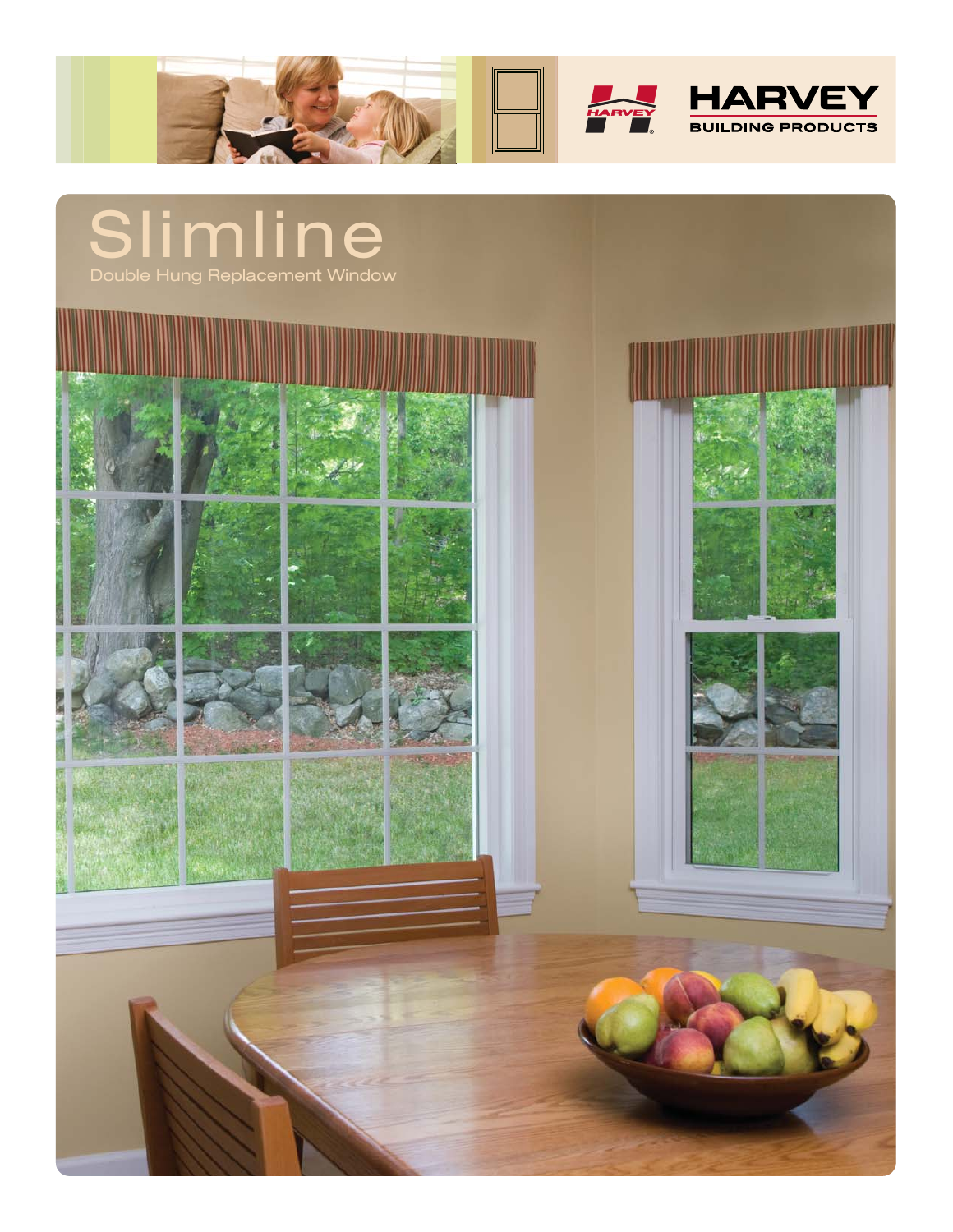



## Slimline features

Our Slimline double hung vinyl replacement window features a sleek, fully-welded sash profile and a fully-welded frame. This unique design minimizes the width of the sash frames to increase your exterior view. We've applied the latest technology to produce an attractive window at an affordable price, without compromising on features. Slimline offers high-quality design, value and custom manufacturing for a perfect fit. Lighten up your view of life with Slimline.

- ENERGY STAR<sup>®</sup> qualified with optional Low-E/Argon glazing
- Factory calibrated block & tackle sash balances never need adjustment or lubrication
- Ventilation limit latches that keep top or bottom sash partially open
- Fiberglass half screen
- Color matched hardware



Tilt-in top and bottom sash for easy cleaning.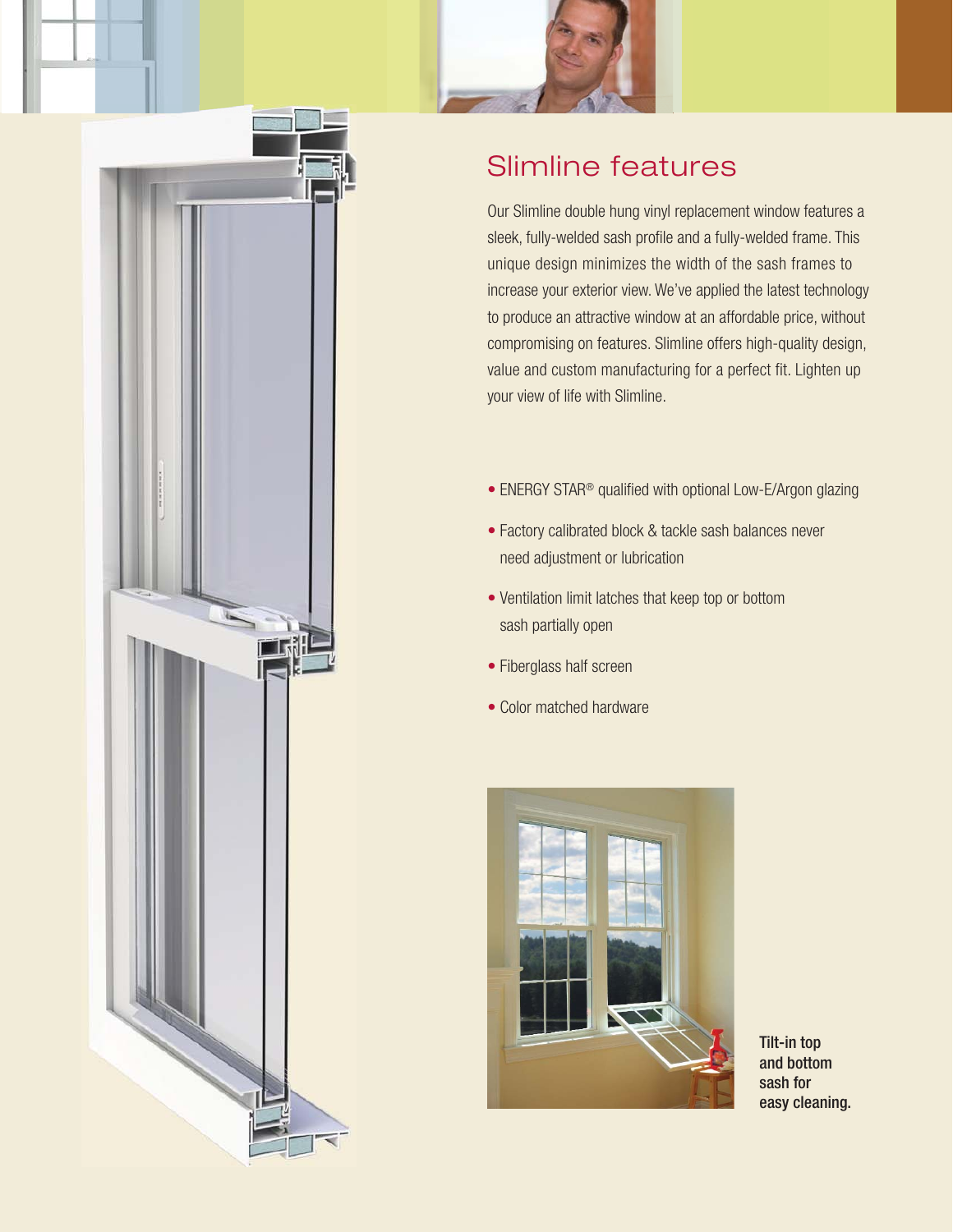



## hardware



Low-profile Sweep Lock (standard white)



#### grids

#### Contoured GBG (Grids Between Glass)



Color-Matched

#### Grid Configurations





design GBG only)

• Custom configurations upon request

# glazing

- Clear Insulated (standard)
- Low-E
- Low-E/Argon
- Double Low-E/Argon
- Obscure
- Tempered
- Bronze Tint

## additional options

- DP 50 Upgrade
- Foam-Filled Frame/Sash
- Structural Mullion
- Foam Wrap

#### Half Screen

• Fiberglass wire (standard)

#### Full Screen

• Fiberglass wire

colors Interior/exterior; clear-through vinyl



Due to printing limitations, finishes and colors shown are for representation only.